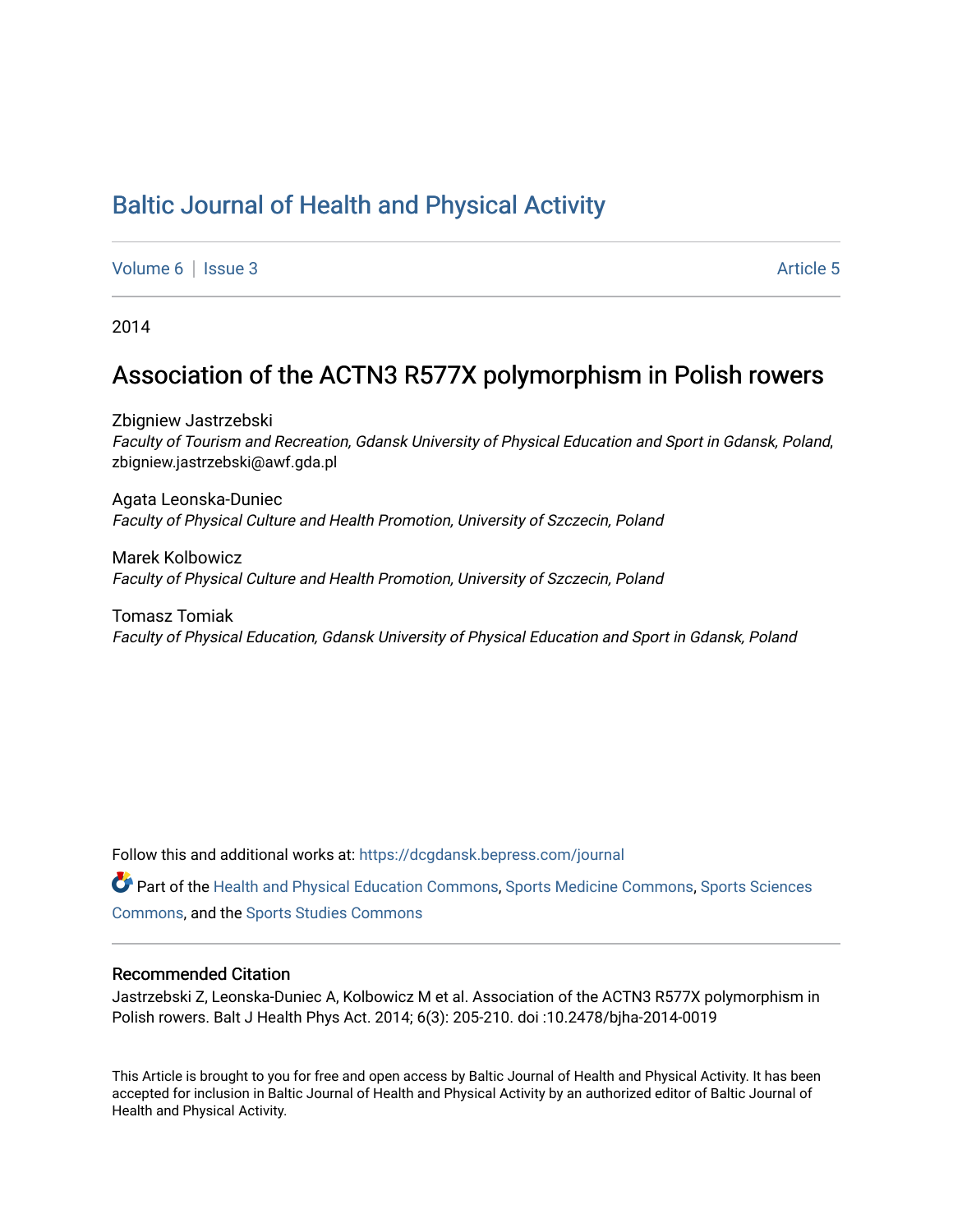

DOI: 10.2478/bjha-2014-0019

|                                                                                                                                                                                                                                                 | Association of the ACTN3 R577X polymorphism<br>in Polish rowers                                                                                                                                                                                                                                                                                                                                                                                                                                                                                                                                                                                                                                                                                                                                                                                                                                                                                                                                                           |  |  |  |  |  |  |
|-------------------------------------------------------------------------------------------------------------------------------------------------------------------------------------------------------------------------------------------------|---------------------------------------------------------------------------------------------------------------------------------------------------------------------------------------------------------------------------------------------------------------------------------------------------------------------------------------------------------------------------------------------------------------------------------------------------------------------------------------------------------------------------------------------------------------------------------------------------------------------------------------------------------------------------------------------------------------------------------------------------------------------------------------------------------------------------------------------------------------------------------------------------------------------------------------------------------------------------------------------------------------------------|--|--|--|--|--|--|
| <b>Authors' Contribution:</b><br>A - Study Design<br>B - Data Collection<br>C - Statistical Analysis<br>D - Data Interpretation<br>E - Manuscript Preparation<br>F - Literature Search<br>G - Funds Collection                                  | Zbigniew Jastrzebski <sup>1 ABEG</sup> , Agata Leonska-Duniec <sup>1,2 BDEF</sup> ,<br>Marek Kolbowicz <sup>2BC</sup> , Tomasz Tomiak <sup>3B</sup>                                                                                                                                                                                                                                                                                                                                                                                                                                                                                                                                                                                                                                                                                                                                                                                                                                                                       |  |  |  |  |  |  |
|                                                                                                                                                                                                                                                 | Faculty of Tourism and Recreation, Gdansk University of Physical Education and<br>Sport in Gdansk, Poland<br>Faculty of Physical Culture and Health Promotion, University of Szczecin, Poland<br>Faculty of Physical Education, Gdansk University of Physical Education and Sport in<br>Gdansk, Poland                                                                                                                                                                                                                                                                                                                                                                                                                                                                                                                                                                                                                                                                                                                    |  |  |  |  |  |  |
|                                                                                                                                                                                                                                                 | Key words: gene polymorphism, endurance athletes.                                                                                                                                                                                                                                                                                                                                                                                                                                                                                                                                                                                                                                                                                                                                                                                                                                                                                                                                                                         |  |  |  |  |  |  |
|                                                                                                                                                                                                                                                 | <b>Abstract</b><br>Background:   The ACTN3 R577X polymorphism has been associated with an elite athlete status.<br>Several studies have determined that the R allele is connected with power-oriented<br>athletic performance, whereas the nonfunctional XX genotype may give some benefi-<br>cial effect for endurance performance. The main aim of the study was to determine<br>the possible interaction between the ACTN3 R577X polymorphism and an endurance<br>athlete status in a group of Polish rowers in comparison with sedentary individuals.<br>121 male Polish rowers, members of academic sports clubs, and 115 unrelated vol-<br>unteers were recruited for the study. Genotyping for the R577X variant was per-<br>formed by PCR-RFLP.<br>The genotype distribution amongst the rowers (52.06% RR, 38.85% RX, 9.09% XX)<br>was significantly different from that amongst sedentary individuals (RR-33.5%; RX-<br>49.60%; XX-17,35%; $P = 0.024$ ). A significant excess of the R allele was noted in the |  |  |  |  |  |  |
| <b>Material/Methods:</b>                                                                                                                                                                                                                        |                                                                                                                                                                                                                                                                                                                                                                                                                                                                                                                                                                                                                                                                                                                                                                                                                                                                                                                                                                                                                           |  |  |  |  |  |  |
| Results:                                                                                                                                                                                                                                        |                                                                                                                                                                                                                                                                                                                                                                                                                                                                                                                                                                                                                                                                                                                                                                                                                                                                                                                                                                                                                           |  |  |  |  |  |  |
|                                                                                                                                                                                                                                                 | rowers (71.48%, $P = 0.008$ ) when comparing with the controls (60.0%).<br><b>Conclusions:</b> The obtained results show that the ACTN3 X allele and XX genotype are underrepre-<br>sented in Polish rowers and they are not advantageous for the endurance-type ath-<br>letes in the studied population. On the contrary, the R allele seems to be useful for<br>a top-level rower. However, additional studies are needed to clarify this problem.                                                                                                                                                                                                                                                                                                                                                                                                                                                                                                                                                                      |  |  |  |  |  |  |
| Word count: 1,806<br>Tables: 1                                                                                                                                                                                                                  | Received: April 2014                                                                                                                                                                                                                                                                                                                                                                                                                                                                                                                                                                                                                                                                                                                                                                                                                                                                                                                                                                                                      |  |  |  |  |  |  |
| Figures: 0<br>References: 31                                                                                                                                                                                                                    | Accepted: August 2014<br>Published: October 2014                                                                                                                                                                                                                                                                                                                                                                                                                                                                                                                                                                                                                                                                                                                                                                                                                                                                                                                                                                          |  |  |  |  |  |  |
| <b>Corresponding author:</b><br>Prof. nadzw. dr hab. Zbigniew Jastrzebski<br>Gdansk University of Physical Education and Sport in Gdansk<br>1 Kazimierza Gorskiego St., 80-336 Gdansk<br>Phone: +48 58 554 7323<br>E-mail: zb.jastrzebski@op.pl |                                                                                                                                                                                                                                                                                                                                                                                                                                                                                                                                                                                                                                                                                                                                                                                                                                                                                                                                                                                                                           |  |  |  |  |  |  |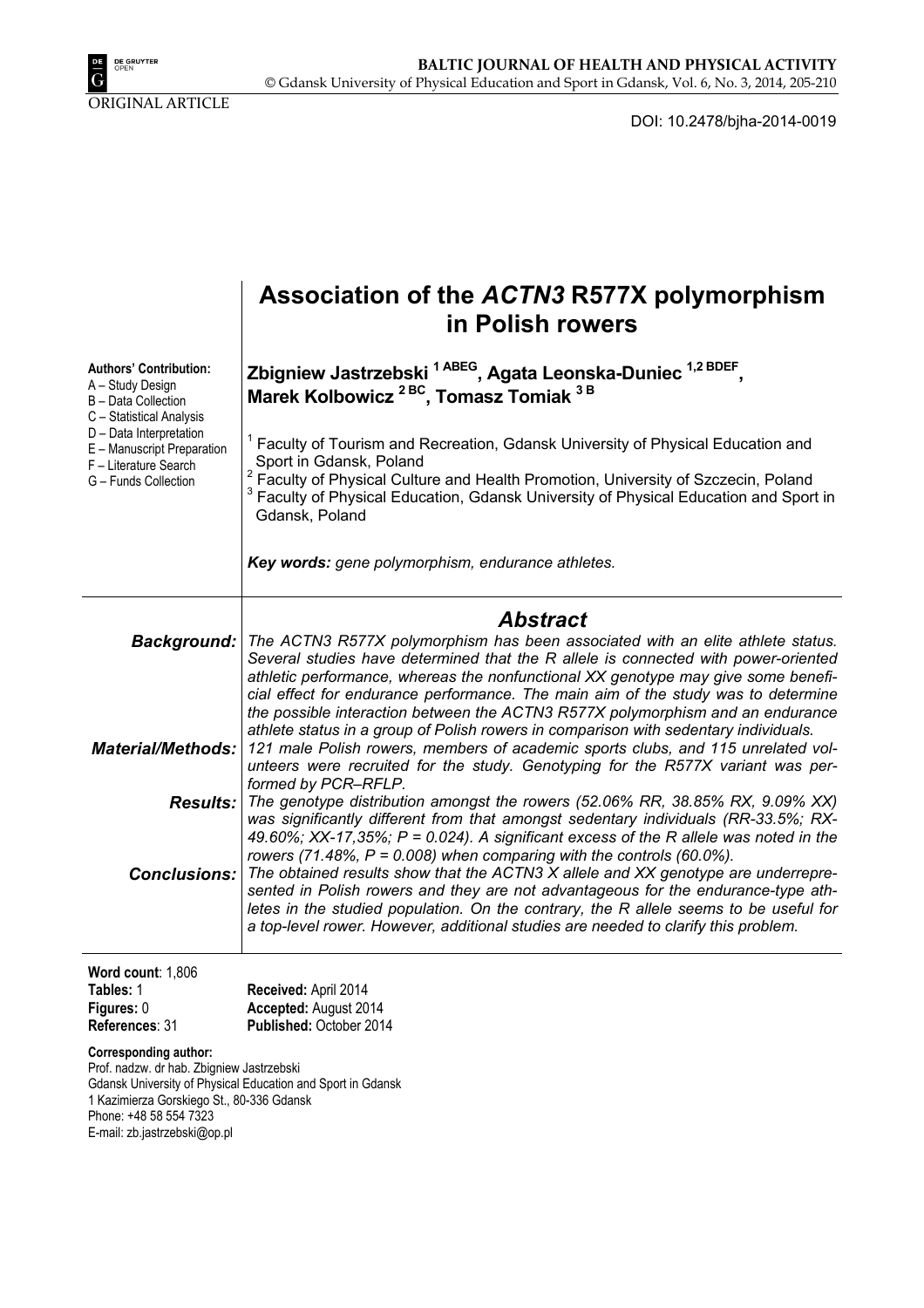#### **Introduction**

An individual's athletic status is a complex multifactorial phenotype which has a well confirmed strong genetic basis. In recent years 'the human gene map for performance and health-related fitness phenotypes' recognized over 200 genetic markers potentially associated with some physical performance phenotypes [1,2]. However, the latest literature search showed that about 79 DNA polymorphisms are connected with an elite athlete status. These include 59 endurance-related and 20 power-related gene variants [3]. Nowadays, *ACTN3* (α-actinin-3 gene) is one of the most frequently investigated genetic markers in the context of genetic conditioning of athletic predisposition.

The human *ACTN3* gene is located on chromosome 11 in position 11q13-q14. The product of the gene is the cytoskeletal protein named the α-actinin-3, which is found in fast, glycolytic type II muscle fibers, which are responsible for generating forceful contractions at high velocity [4,5]. The protein is a key structural component of the Z-line, where it anchors actin thin filaments, helping to maintain the myofibrillar array [6,7]. Beside the mechanical role, the α-actinin-3 interacts with numerous muscle proteins involved in some signaling and metabolic pathways [4,8].

A common R577X polymorphism in the *ACTN3* (rs1815739), which results in replacement of an arginine (R) residue with a premature stop codon (X) at amino acid 577 (C $\rightarrow$ T translation at position 1747 in exon 16), was first described by North et al. [9]. This variation creates two versions of the *ACTN3*: the R allele is the functional version of the gene, whereas the X allele includes a sequence change that stops the production of the functional protein [10]. Though this genetic variation is not related with any known disease, the *ACTN3* R577X polymorphism has been widely studied in the context of physical performance in different ethnic groups. Several studies have determined that the R allele is associated with power-oriented athletic performance [11-13]. There is a positive connection between the presence of the allele and the capacity to perform high-power muscle contractions [14]. Additionally, Vincent et al. [15] have shown that the surface area percentage and the number of type II fibers was higher in healthy men with the RR genotype. Whereas the nonfunctional XX genotype may give some beneficial effect for endurance performance [12,16,17]. This hypothesis seems to be supported by the fact that the loss of  $\alpha$ -actinin-3 expression in a knockout mouse model results in a shift in muscle metabolism toward the more efficient aerobic pathway and an increase in intrinsic endurance performance [8,18]. Additionally, the XX genotype occurs at higher frequency in some groups of elite endurance athletes [12,16]. On the other hand, there are also some studies which have found no evidence for such association [19- 23]. Thus, the role of the *ACTN3* R577X polymorphism in athletic performance is still unclear.

The main aim of the present study was to determine the possible interaction between the *ACTN3* R577X polymorphism (rs1815739) and the endurance athlete status in a group of Polish rowers, members of academic sports clubs, in comparison with sedentary individuals.

## **Material and methods**

#### *Ethics Committee*

The Pomeranian Medical University Ethics Committee approved the study, and written informed consent was obtained from each participant. The study complied with the guidelines set out in the Declaration of Helsinki [24,25].

#### *Subjects*

121 male Polish rowers, members of academic sports clubs, were recruited for this study. 28 of them were national representatives with no less than ten years' experience participating in sport. 42 of them were the Poland National Championship medalists. All of them were rowers with no less than six years' experience participating in sport.

For controls, samples were prepared from 115 unrelated volunteers (male students of the University of Szczecin, aged 19-23). The athletes and controls were all Caucasian to ensure no likely racial gene skew and to overcome any potential problems of population stratification.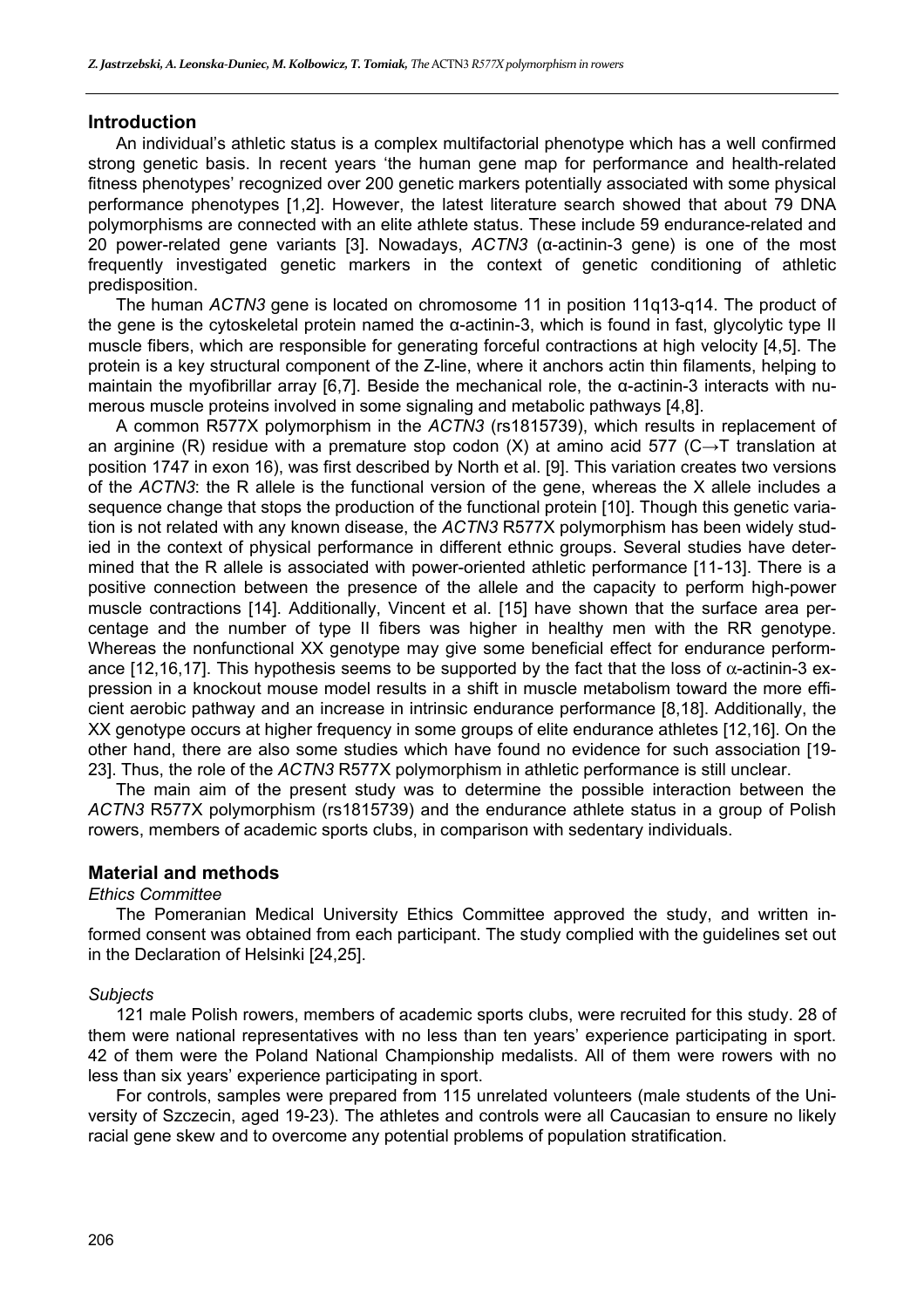## *Protocol*

Genomic DNA was extracted from buccal cells using a GenElute Mammalian Genomic DNA Miniprep Kit (Sigma, Germany), according to the producer's protocol.

The 290 bp fragment of the *ACTN3* gene was amplified by polymerase chain reaction (PCR) using forward: CTGTTGCCTGTGGTAAGTGGG and reverse primer: TGGTCACAGTATGCAGGAGGG as recommended by Mills et al. [4]. PCR mixture and thermal-time profile were coequal as described by Cięszczyk et al. [11]. The amplified PCR fragments were subsequently digested with *Dde*I endonuclease (Fermentas, Lithuania) in a condition recommended by the supplier [4]. The alleles were distinguished by the presence (X) or absence (R) of a *Dde*I restriction site. Digestion of PCR products of the X allele yields bands of 108, 97 and 86 bp, whereas digestion of PCR products of the R allele yields bands of 205 and 86 bp. The digested products were visualized by using 3% agarose gels stained with ethidium bromide. The research was performed in the molecular laboratory of Gdansk University of Physical Education and Sport, Poland.

## *Statistical analysis*

Genotype distribution and allele frequencies between the groups of athletes and controls were compared, and significance was assessed by  $\chi^2$  test. P values of < 0.05 were considered statistically significant [26].

## **Results**

The *ACTN3* genotype distributions amongst subjects and controls were in Hardy-Weinberg equilibrium, making selection bias less likely. Genotype distribution results of the control group (RR-33.5%; RX-49.60%; XX-17,35%) were similar to those reported in previous studies on Caucasian populations [9,10,17,27]. The distributions of the ACTN3 genotypes and alleles are given in Table 1.

| Group    | n   | ACTN3 genotype |           |        |       | ACTN3 allele |        | P     |
|----------|-----|----------------|-----------|--------|-------|--------------|--------|-------|
|          |     | <b>RR</b>      | <b>RX</b> | XХ     |       | R            | v<br>∧ |       |
| Rowers   | 121 | 63             | 47        | 11     | 0.024 | 173          | 69     | 0.008 |
|          |     | 52.06%         | 38.85%    | 9.09%  |       | 71.48%       | 28,52% |       |
| Controls | 115 | 40             | 58        | 17     |       | 138          | 92     |       |
|          |     | 33.05%         | 49.60%    | 17.35% |       | 60.00%       | 40.00% |       |

Table 1. Genotype and allele frequencies of the *ACTN3* R577X. This data is presented as absolute and relative values (within parentheses). The P value corresponds to comparisons in the genotype and allele frequencies between rowers and controls

The genotype distribution amongst the rowers (52.06% RR, 38.85% RX, 9.09% XX) was significantly different from that amongst sedentary individuals (RR-33.5%; RX-49.60%; XX-17.35%;  $P = 0.024$ ). A significant excess of the R allele was noted in the rowers (71.48%,  $P = 0.008$ ) when comparing with the controls (60.0%).

#### **Discussion**

In the present study we analyzed genotype distribution of the *ACTN3* R577X polymorphism (rs1815739) the X allele frequency among the rowers from Poland, members of academic sports clubs. Given the fact that rowing is generally categorized as an endurance discipline, we expected the XX genotype to be overrepresented in the examined group of athletes. However, the obtained results show that the occurrence of the XX genotype in the Polish rowers was lower compared to the sedentary individuals ( $P = 0.024$ ). Surprisingly, a significant excess of the R allele was noted in the case of the examined rowers when comparing with the controls  $(P = 0.008)$ .

Our findings are inconsistent with some other results, which showed a higher frequency of the X allele and the XX genotype in groups of endurance athletes compared to controls [12,16,17,28].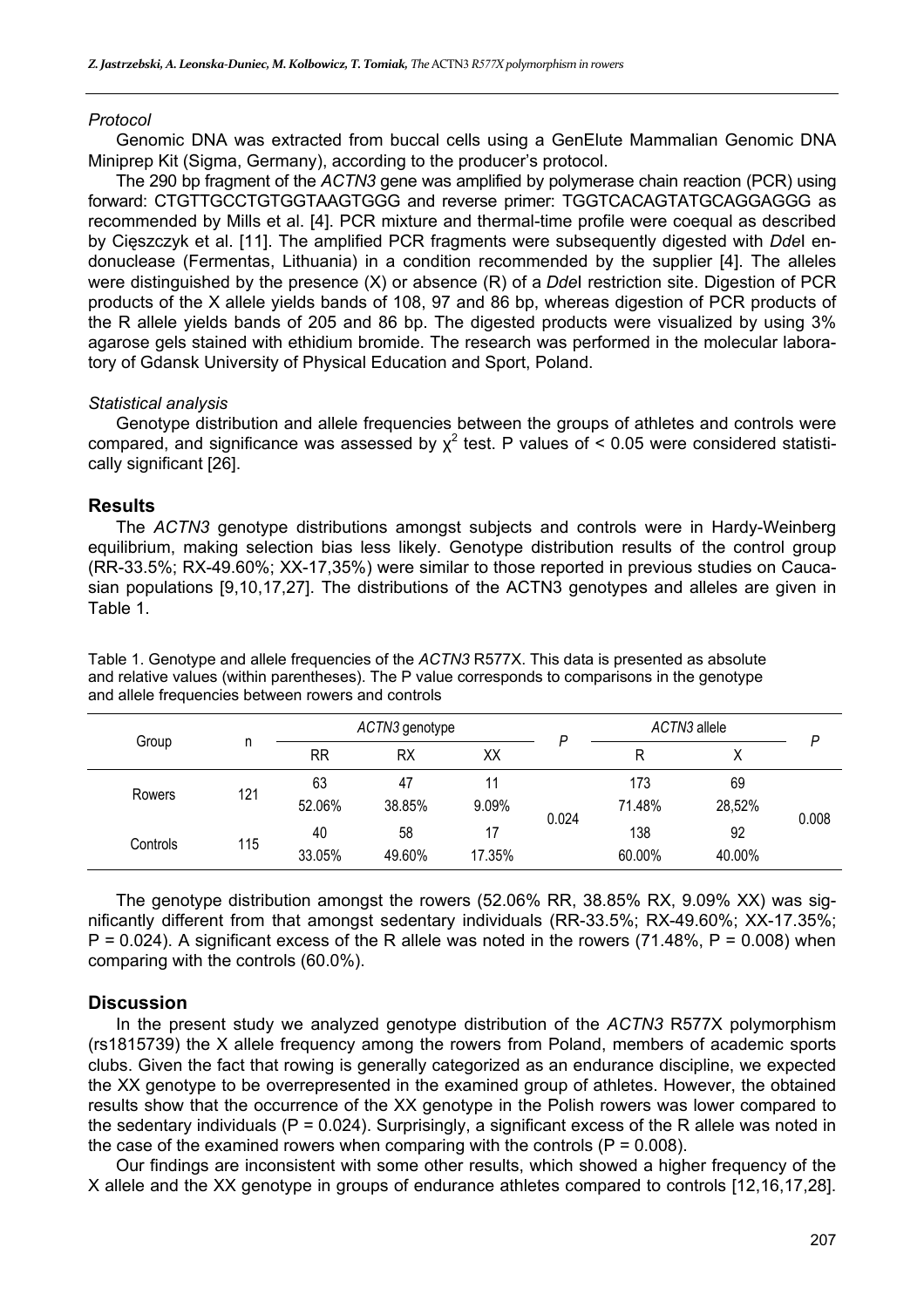In the first published case-control study Yang et al. [17] revealed that the occurrence of the *ACTN3* XX genotype was higher in Australian endurance athletes compared to controls, although the association reached statistical significance only in females. Additionally, a significantly higher proportion of the XX genotype was found in Israeli top-level long distance runners [16] and Finnish runners and walkers [12] compared with controls and sprinters.

Some investigators have demonstrated that the deficiency of the α-actinin-3, as marked by the X allele, may give some positive effect on endurance performance [17]. Norman et al. [28] also showed that athletes with loss of the protein expression may be predisposed to developing a higher percentage of type I muscle fibers, benefiting endurance performance. In addition, authors have reported that no the *ACTN3* expression supports a change in metabolic pathways favoring aerobic performance in a knockout mouse model [29].

On the other hand, our results are in accordance with some previous research on endurance athletes including top-level rowers from Poland, which revealed a higher frequency of the R allele in the examined athletes compared to controls [23]. Additionally, the hypothesis that the α-actinin-3 deficiency may give some benefit in endurance performance events has not been supported by other independent studies of elite endurance-oriented athletes such as Russian rowers, biathletes, cross-country skiers, road cyclists, triathletes [10], Spanish cyclists [20], Ethiopians and Kenyans athletes [19], Italian rowers [21] and Caucasian triathletes [22]. Additionally, no important associations were identified between the *ACTN3* R577X genotypes and endurance-related traits such as VO2max in Spanish and Russian athletes [20, 30].

The obtained results could be explained by a mixed strength-endurance character of rowing; consequently, this discipline can not be classified as regular endurance sport. It is well determined that rowers should exhibit endurance as well as excellent isokinetic strength and power [10]. Investigators have explained the high percentage of the R allele in the athletes by the fact that rowers use a special physiological pattern of race pacing: they begin exertion with a vigorous sprint that places excessive demands on anareobic metabolism followed by a severely high aerobic steadystate and a fast finish. In addition, in most endurance events in which the races begin with a mass start, the strategies to win contain covering the distance with the top participants of the race for as long as possible, and turning the long-distance fight into an exhausted sprint for the finish [10, 31].

The present study does have some limitations. The investigated group was too small, because of restrictions imposed by the number of rowers who are members of academic sports clubs and agreed to participate in our research. The relatively small size of group in this study may not possess sufficient statistical power for meaningful analysis and interpretation. In addition, athletic performance is a multifactorial and polygenic trait. Over 59 polymorphisms have been connected with top-level endurance performance, while 25% of these markers were positively associated with athlete status in at least two studies [3]. Within the group of genetic factors that are believed to play a role in athletic ability, there are gene variants that have an important impact on human body composition and metabolism such as endurance, power, strength, muscle fibre size and composition, flexibility, neuromuscular coordination, temperament and other phenotypes [3]. It is also worth mentioning that performance in the rowing competition depends on numerous environmental components such as training, nutrition, motivation, lifestyle, advance in equipment, mental toughness, tactical astuteness, team coherence, decision making and other non-physiological factors also determine success [10].

#### **Conclusions**

In summary, our results show that the *ACTN3* X allele and XX genotype are underrepresented in Polish rowers, members of academic sports clubs, and they are not advantageous for the endurance-type athletes in the studied population. On the contrary, the R allele seems to be useful for being a top-level rower. However, the identification of the *ACTN3* polymorphism as a genetic marker for a rowing talent should be interpreted with great caution and additional studies are needed to clarify this problem.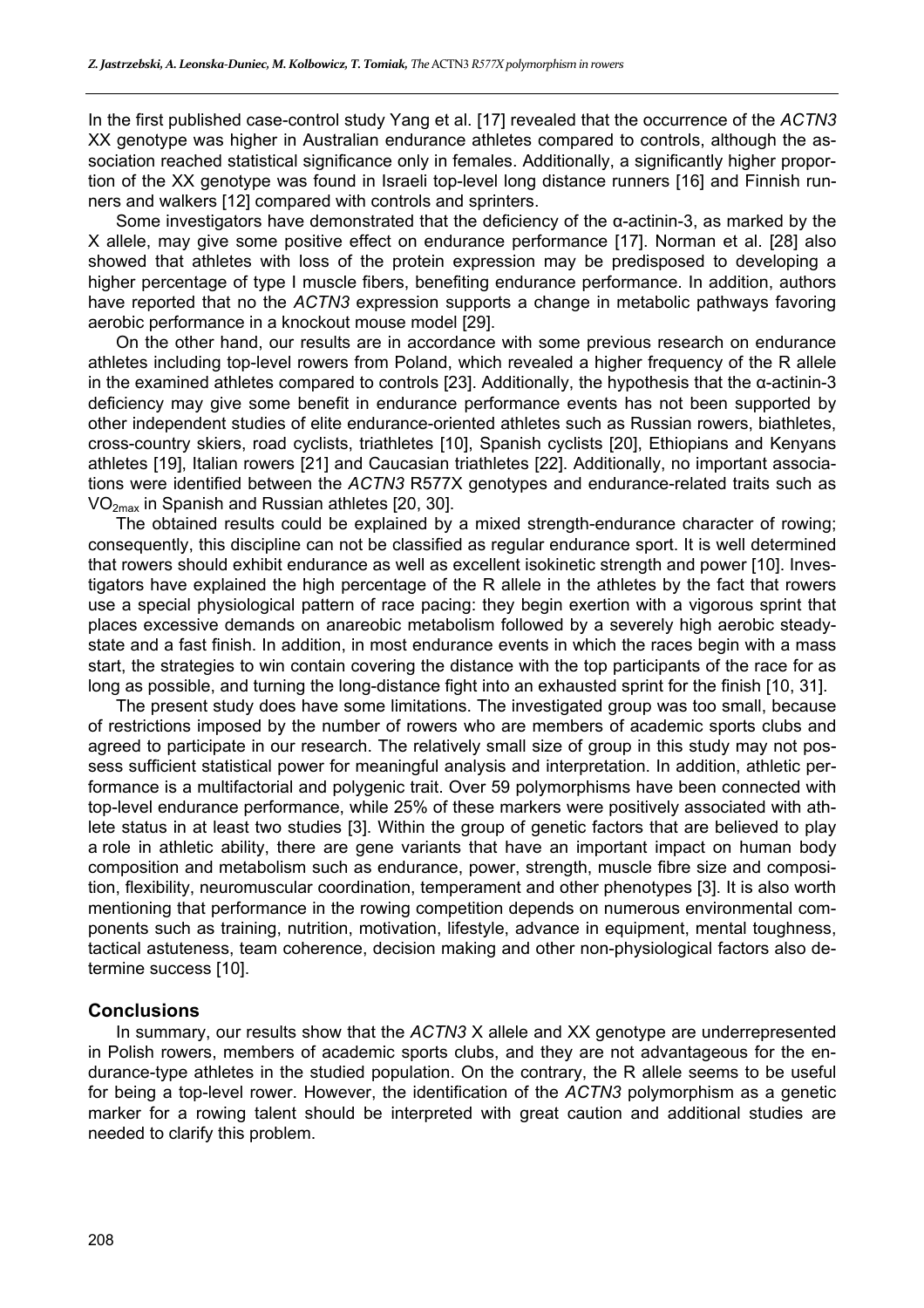## **Acknowledgements**

Scientific work financed from the budget for science in 2011-2014.

## **References**

- 1. Bray MS, Hagberg JM, Pérusse L, et al. The human gene map for performance and health-related fitness phenotypes: The 2006-2007 update. Med Sci Sports Exerc. 2009;41(1):35-73.
- 2. Eynon N, Ruiz JR, Oliveira J, Duarte JA, Birk R, Lucia A. Genes and elite athletes: a roadmap for future research. J Physiol. 2011;589(13):3063-3070.
- 3. Ahmetov II, Fedotovskaya ON. Sports genomics: Current state of knowledge and future dirctions. Cell Mol Exerc Physiol. 2012;1(1):1-25.
- 4. Mills M, Yang N, Weinberger R, Vander Woude DL, et al. Differential expression of the actin-binding proteins, alphaactinin -2 and -3, in different species: implications for the evolution of functional redundancy. Hum Mol Genet. 2001;10:1335-1346.
- 5. Clarkson PM, Devaney JM, Gordish-Dressman H, et al. ACTN3 genotype is associated with increases in muscle strength and response to resistance training in women. J Appl Physiol. 2005;99:154-163.
- 6. Beggs AH, Byers TJ, Knoll JH, Boyce FM, Bruns GA, Kunkel LM. Cloning and characterization of two human skeletal muscle alpha-actinin genes located on chromosomes 1 and 11. J Biol Chem. 1992;267:9281-9288.
- 7. Blanchard A, Ohanian V, Critchley D. The structure and function of alpha-actinin. J Muscle Res Cell Motil. 1989;10:280-289.
- 8. MacArthur DG, North KN. A gene for speed? The evaluation and function of α-actinin-3. Bio Essays. 2004;26:786-795.
- 9. North KN, Yang N, Wattanasirichaigoon D, Mills M, Easteal S, Beggs AH. A common nonsense mutation results in alpha-actinin-3 efficiency in the general population. Nat Genet. 1999;21:353-354.
- 10. Ahmetov II, Druzhevskaya AM, Astratenkova IV, Popov DV, Vinogradova OL, Rogozkin VA. The ACTN3 R577X polymorphism in Russian endurance athletes. Br J Sports Med. 2010;44(9):649-52.
- 11. Cieszczyk P, Eider J, Ostanek M, Arczewska A, Leonska-Duniec A, Sawczyn S, et al. Association of the ACTN3 R577X polymorphism in Polish power-orientated athletes. J Hum Kinet. 2011;28:5-13.
- 12. Niemi AK, Majamaa K. Mitochondrial DNA and ACTN3 genotypes in Finnish elite endurance and sprint athletes. Eur J Hum Genet. 2005;13:965-969.
- 13. Roth SM, Walsh S, Liu D, Metter EJ, Ferrucci L, Hurley BF. The ACTN3 R577X nonsense allele is under-represented in elite-level strength athletes. Eur J Hum Genet. 2008;16:391-394.
- 14. Delmonico MJ, Kostek MC, Doldo NA, Hand BD, Walsh S, Conway JM, et al. Alpha-actinin-3 (ACTN3) R577X polymorphism influences knee extensor peak power response to strength training in older men and women. J Gerontol A Biol Sci Med Sci. 2007;62(2):206-212.
- 15. Vincent B, De Bock K, Ramaekers M, Van den Eede E, Van Leemputte M, Hespel PJ, et al. ACTN3 (R577X) genotype is associated with fiber type distribution. Physiol Genomics. 2007;32(1):58-63.
- 16. Eynon N, Duarte JA, Oliveira J, Sagiv M, Yamin C, Meckel Y, et al. ACTN3 R577X polymorphism and Israeli top-level athletes. Int J Sports Med. 2009;30(9):695-698.
- 17. Yang N, MacArthur DG, Gulbin JP, Hahn AG, Beggs AH, Easteal S, et al. ACTN3 genotype is associated with human elite athletic performance. Am J Hum Genet. 2003;73:627-631.
- 18. MacArthur DG, Seto JT, Chan S, Quinlan KR, Raftery JM, Turner N, et al. An Actn3 knockout mouse provides mechanistic insights into the association between α-actinin-3 deficiency and human athletic performance. Hum Mol Genet. 2008;17:1076-1086.
- 19. Yang N, MacArthur D, Wolde B, Onywera VO, Boit MK, Wilson RH, et al. ACTN3 genotype is not associated with elite endurance athlete status in Ethiopians and Kenyans. Med Sci Sports Exerc. 2005;37(5):472.
- 20. Lucia A, Gomez-Gallego F, Santiago C. ACTN3 genotype in professional endurance cyclists. Int J Sports Med. 2006;27:880-884.
- 21. Paparini A, Ripani M, Giordano GD, Santoni D, Pigozzi F, Romano-Spica V. ACTN3 genotyping by realtime PCR in the Italian population and athletes. Med Sci Sports Exerc. 2007;39:810-815.
- 22. Saunders CJ, September AV, Xenophontos SL, Cariolou MA, Anastassiades LC, Noakes TD, Collins M. No association of the ACTN3 gene R577X polymorphism with endurance performance in Ironman Triathlons. Ann Hum Genet. 2007;71:777-781.
- 23. Cieszczyk P, Sawczuk M, Maciejewska A, Ficek K. The ACTN3 R577X polymorphism in top-level Polish rowers. J Exerc Sci Fit. 2012;10:12-15.
- 24. Kruk J. Good scientific practice and ethical principles in scientific research and higher education. Cent Eur J Sports Sci Med. 2013;1:25-29.
- 25. Kruk J. Good scientific practice and ethical principles in scientific research and higher education. Centr Eur J Sport Sci Med. 2013; 1: 25–29.